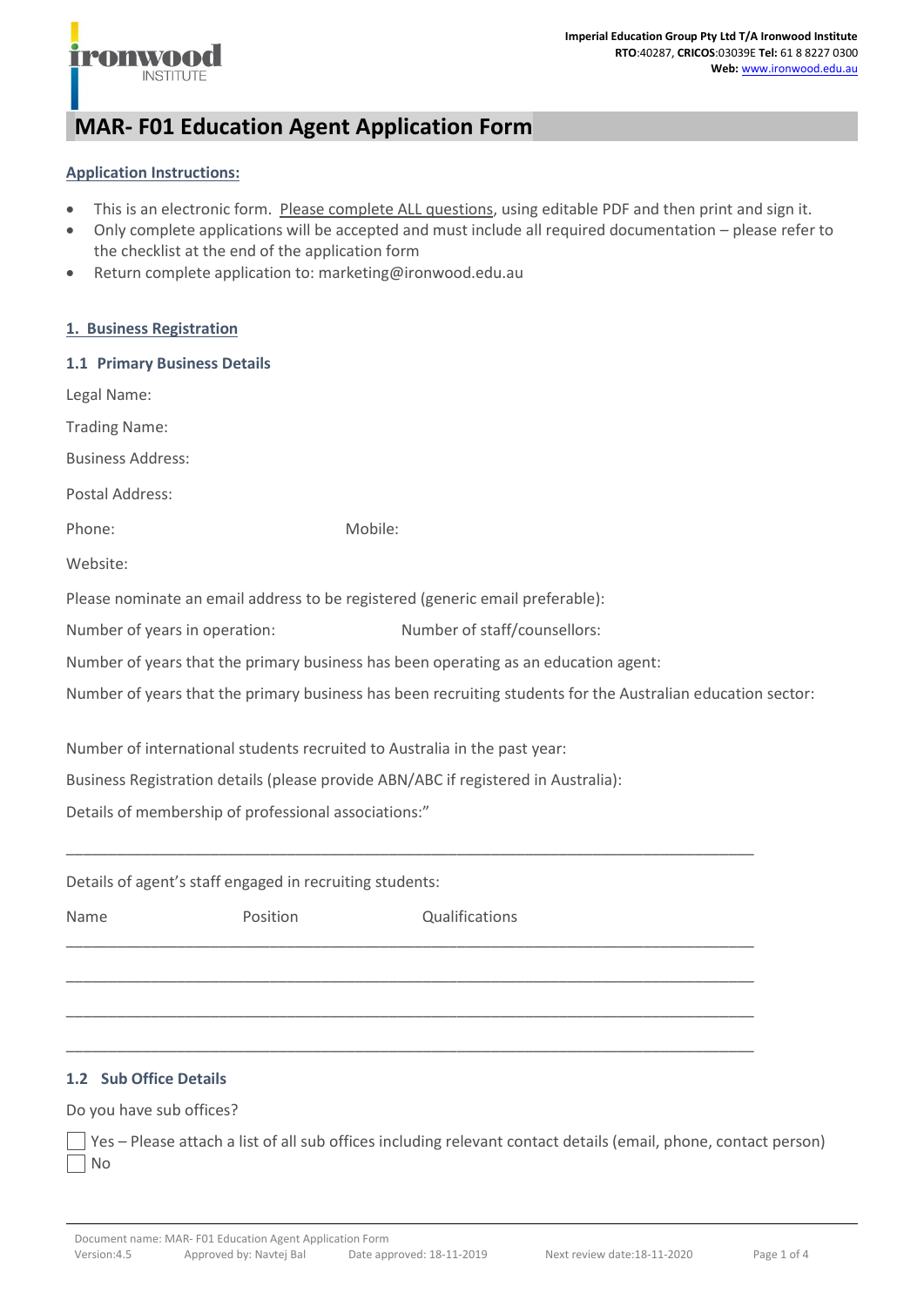#### **1.3 Sub Agent Details**

Do you work with sub agents?

Yes – Please attach a list of all sub agents including relevant contact details (email, phone, contact person) No

## **1.4 Company Profile**

In order for us to obtain a better understanding of your organisation and business operations, please attach your Company Profile including:

- number of years your company has been operating
- number of staff
- services provided
- any other relevant information.

#### **1.5 Due Diligence**

Have you or any of your staff been convicted of a criminal offence, or have charges pending for a criminal  $offence?$   $Yes$   $No$ 

If yes, please provide details:

Has your agency or any staff member employed by your agency been convicted or charged with any offence

under corporate or regulatory law?  $\Box$  Yes  $\Box$  No

If yes, please provide details:

Has this agency previously operated under a different trading name and been pronounced insolvent or bankrupt?

No Yes No

If yes, please provide details:

# **1.6 ESOS Act and the National Code 2018**

Have you read and understood your obligations under the National Code of Practice for Registration Authorities and Providers of Education and Training to Overseas Students (the National Code) <https://www.legislation.gov.au/Details/F2017L01182> ? Yes No

If appointed, do you agree to abide by the provisions of the National Code?  $\Box$  Yes  $\Box$  No

# **2. Business Services**

# **2.1 Student Services**

Please indicate the services provided to students:

 $\lvert$ Student counselling  $\lvert$  Follow up with parents  $\lvert$  Collection of fees

The Pre-departure briefing The Visa application The Tenglish testing The Pre-departure briefing

Welfare provision  $\Box$  Arranging accommodation  $\Box$  Post admissions welfare

services and the services of the services of the services

Please list any other services provided to students: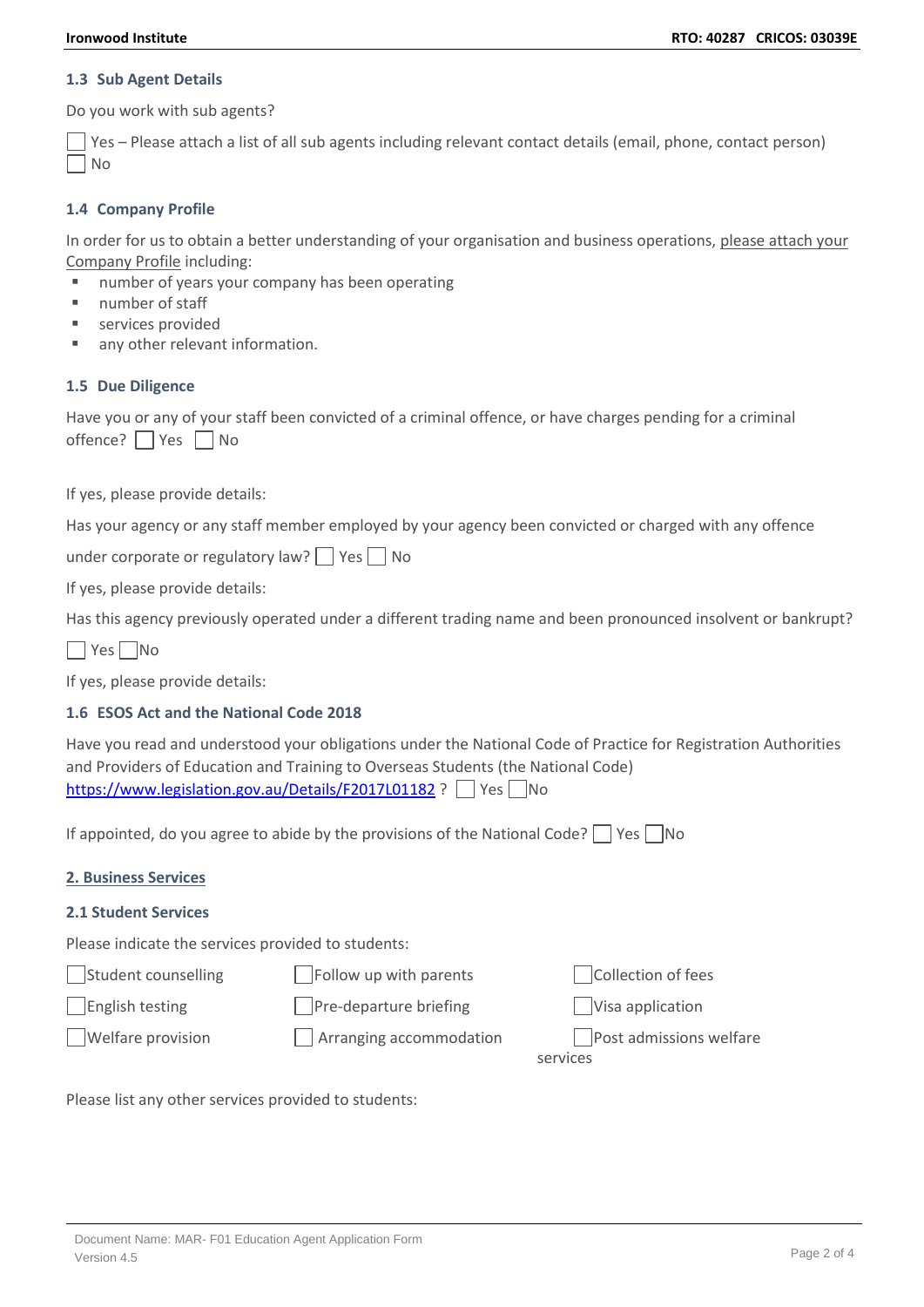# **2.2 Business Partnerships and Affiliations**

Please list at least two other Australian educational institutions with whom you are accredited or work (e.g. TAFE, University, and Private Colleges):

**\_\_\_\_\_\_\_\_\_\_\_\_\_\_\_\_\_\_\_\_\_\_\_\_\_\_\_\_\_\_\_\_\_\_\_\_\_\_\_\_\_\_\_\_\_\_\_\_\_\_\_\_\_\_\_\_\_\_\_\_\_\_\_\_\_\_\_\_\_\_\_\_\_\_\_\_\_\_\_\_\_\_\_\_\_\_\_\_\_\_\_\_\_**

**\_\_\_\_\_\_\_\_\_\_\_\_\_\_\_\_\_\_\_\_\_\_\_\_\_\_\_\_\_\_\_\_\_\_\_\_\_\_\_\_\_\_\_\_\_\_\_\_\_\_\_\_\_\_\_\_\_\_\_\_\_\_\_\_\_\_\_\_\_\_\_\_\_\_\_\_\_\_\_\_\_\_\_\_\_\_\_\_\_\_\_\_\_**

**\_\_\_\_\_\_\_\_\_\_\_\_\_\_\_\_\_\_\_\_\_\_\_\_\_\_\_\_\_\_\_\_\_\_\_\_\_\_\_\_\_\_\_\_\_\_\_\_\_\_\_\_\_\_\_\_\_\_\_\_\_\_\_\_\_\_\_\_\_\_\_\_\_\_\_\_\_\_\_\_\_\_\_\_\_\_\_\_\_\_\_\_\_**

# **2.3 Referees**

Please arrange for two education provider references, in support of your submission. Australian based education institution referees are preferred. References must be current, and provided by referees with whom you currently have an active working relationship.

 $\Box$  Yes, two education provider referees will submit their completed references on the Education Agent Reference Check pro-forma via email.

| Name of Referee 1: | Name of Referee 2: |
|--------------------|--------------------|
| Position:          | Position:          |
| Institution name:  | Institution name:  |
| Phone:             | Phone:             |
| Email:             | Email:             |

# **3. Market Knowledge and Capacity**

Please realistically estimate the number of students (**long-term education sector 500 visa subclass students**) you could recruit for Ironwood Institute in the next 3 study years:

| Year 1 | Year 2                                                                                                           | Year 3 |  |
|--------|------------------------------------------------------------------------------------------------------------------|--------|--|
|        | Based on your current business plan and resources, please detail how you would propose to promote Ironwood       |        |  |
|        | Institute in order to secure the proposed student recruitment figures listed above (please tick relevant boxes): |        |  |

| $\Box$ Fairs / Exhibitions | In-office parent seminars                                  | $\vert$ In-office student interviews |
|----------------------------|------------------------------------------------------------|--------------------------------------|
| Social media               | School visitation program                                  | $\vert$ Print / mail                 |
|                            | $\Box$ Partnership programs $\Box$ Other (please specify): |                                      |

# **3.1 Territory**

Please list all countries from which you will recruit students for Ironwood Institute. In particular, please list specific cities/states/provinces that you plan to focus on to recruit international students from and why.

**\_\_\_\_\_\_\_\_\_\_\_\_\_\_\_\_\_\_\_\_\_\_\_\_\_\_\_\_\_\_\_\_\_\_\_\_\_\_\_\_\_\_\_\_\_\_\_\_\_\_\_\_\_\_\_\_\_\_\_\_\_\_\_\_\_\_\_\_\_\_\_\_\_\_\_\_\_\_\_\_\_\_\_**

**\_\_\_\_\_\_\_\_\_\_\_\_\_\_\_\_\_\_\_\_\_\_\_\_\_\_\_\_\_\_\_\_\_\_\_\_\_\_\_\_\_\_\_\_\_\_\_\_\_\_\_\_\_\_\_\_\_\_\_\_\_\_\_\_\_\_\_\_\_\_\_\_\_\_\_\_\_\_\_\_\_\_\_**

**\_\_\_\_\_\_\_\_\_\_\_\_\_\_\_\_\_\_\_\_\_\_\_\_\_\_\_\_\_\_\_\_\_\_\_\_\_\_\_\_\_\_\_\_\_\_\_\_\_\_\_\_\_\_\_\_\_\_\_\_\_\_\_\_\_\_\_\_\_\_\_\_\_\_\_\_\_\_\_\_\_\_\_**